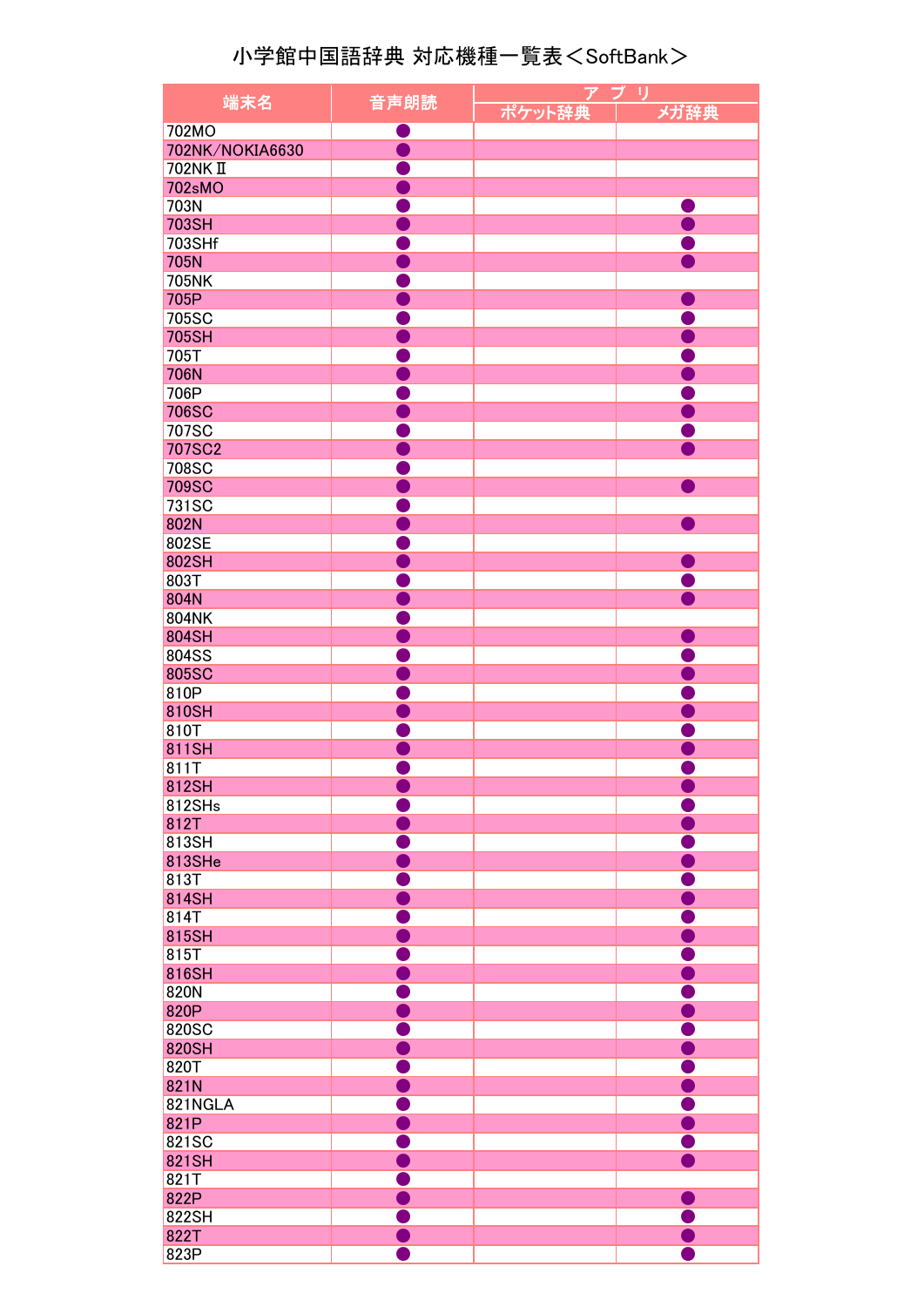## 小学館中国語辞典 対応機種一覧表<SoftBank>

|               |                        | $\overline{r}$ | プ<br>リ                 |
|---------------|------------------------|----------------|------------------------|
| 端末名           | 音声朗読                   | ポケット辞典         | メガ辞典                   |
| 823SH         |                        |                |                        |
| 823T          |                        |                |                        |
| 824P          |                        |                | <b>Service Service</b> |
|               |                        |                |                        |
| 824SH         |                        |                |                        |
| 824T          |                        |                |                        |
| 825SH         |                        |                |                        |
| 830CA         |                        |                |                        |
| 830N          |                        |                |                        |
| 830P          |                        |                |                        |
| 830SC         |                        |                |                        |
| 830SH         |                        |                |                        |
| 830SHe        |                        |                |                        |
| 830SHp        |                        |                |                        |
| 830SHs        |                        |                |                        |
| 830T          |                        |                |                        |
| 831N          |                        |                |                        |
| 831P          |                        |                |                        |
|               |                        |                |                        |
| 831SH         |                        |                |                        |
| <b>831SHs</b> |                        |                |                        |
| 831T          |                        |                |                        |
| 832P          |                        |                |                        |
| 832SH         |                        |                |                        |
| 832SHs        |                        |                |                        |
| 832T          |                        |                |                        |
| <b>840N</b>   |                        |                |                        |
| 840P          |                        |                |                        |
| 840Pe         |                        |                |                        |
| 840SC         |                        |                |                        |
|               |                        |                |                        |
| 840SH         |                        |                |                        |
| 840Z          |                        |                |                        |
| 841N          |                        |                |                        |
| 841P          |                        |                |                        |
| 841SH         |                        |                |                        |
| 841SHs        |                        |                |                        |
| 842P          |                        |                |                        |
| 842SH         |                        |                |                        |
| 843SH         |                        |                |                        |
| 902SH         |                        |                |                        |
| 902T          |                        |                |                        |
| 903SH         |                        |                |                        |
| 903T          |                        |                |                        |
|               |                        |                |                        |
| 904SH         |                        |                |                        |
| 904T          |                        |                |                        |
| 905SH         |                        |                |                        |
| 910SH         | <b>Service Service</b> |                |                        |
| 910T          |                        |                |                        |
| 911SH         | <b>Service Service</b> |                |                        |
| 911T          | <b>Service Service</b> |                |                        |
| 912SH         | <b>Service Service</b> |                |                        |
| 912T          | <b>Service Service</b> |                |                        |
| 913SH         | <b>Service Service</b> |                |                        |
| 913SHG        |                        |                |                        |
| 920P          |                        |                |                        |
|               |                        |                |                        |
| 920SC         |                        |                |                        |
| 920SH         |                        |                |                        |
| 920SHYK       |                        |                |                        |
| 920T          |                        |                |                        |
| 921P          |                        |                |                        |
| 921SH         |                        |                |                        |
| 921T          |                        |                |                        |
| 922SH         |                        |                |                        |